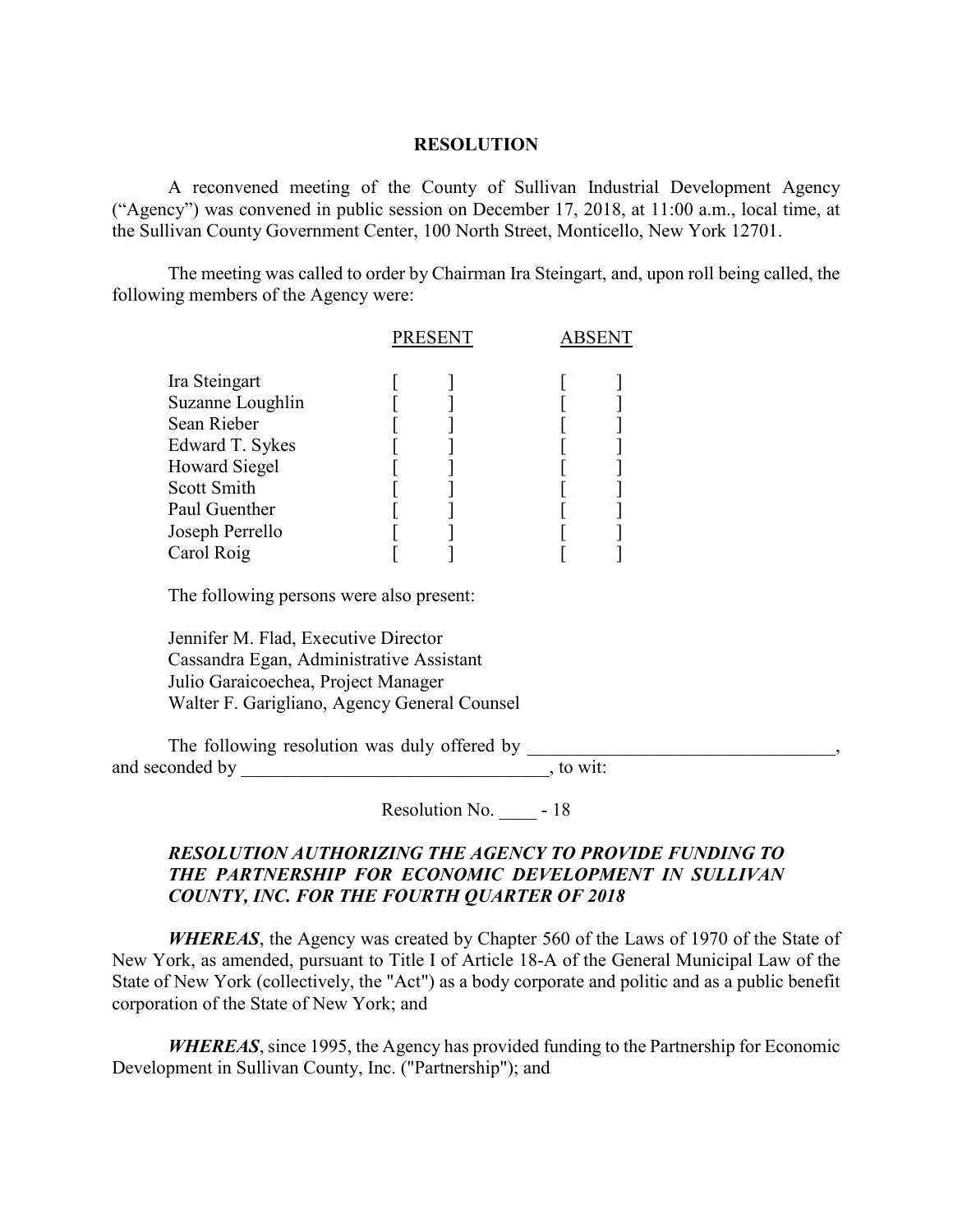*WHEREAS*, the Agency contemplates providing funding to the Partnership for the fourth quarter of 2018 in the amount of EIGHTEEN THOUSAND SEVEN HUNDRED FIFTY AND 00/100 (\$18,750.00) Dollars.

## *NOW, THEREFORE, BE IT RESOLVED BY THE MEMBERS OF THE AGENCY AS FOLLOWS***:**

- Section 1. The Agency is hereby authorized to make provision for the funding to the Partnership for the fourth calendar quarter of 2018 in the amount of EIGHTEEN THOUSAND SEVEN HUNDRED FIFTY AND 00/100 (\$18,750.00) Dollars.
- Section 2. The officers, employees and agents of the Agency are hereby authorized and directed for and in the name and on behalf of the Agency to do all acts and things required and to execute and deliver all such certificates, instruments, documents, and to pay all such fees, charges and expenses and to do all such further acts and things as may be necessary or in the opinion of the officer, employee or agent acting on behalf of the Agency desirable and proper to effect the purposes of the foregoing resolutions and to cause compliance by the Agency with all the terms, covenants and provisions of the documents for and on behalf of the Agency.

Section 3. These resolutions shall take effect immediately.

The question of adoption of the foregoing resolutions were duly put to a vote on roll call, which resulted as follows:

| Ira Steingart    | 1 Yes       | $\log$ | Absent   | 1 Abstain |
|------------------|-------------|--------|----------|-----------|
| Suzanne Loughlin | 1 Yes       | $\log$ | Absent   | Abstain   |
| Sean Rieber      | 1 Yes       | $\log$ | Absent   | Abstain   |
| Edward T. Sykes  | 1 Yes       | $\log$ | Absent   | Abstain   |
| Howard Siegel    | $\vert$ Yes | $\log$ | Absent   | 1 Abstain |
| Scott Smith      | 1 Yes       | $\log$ | Absent   | Abstain   |
| Paul Guenther    | 1 Yes       | $\log$ | Absent   | 1 Abstain |
| Joseph Perrello  | 1 Yes       | $\log$ | ] Absent | Abstain   |
| Carol Roig       | 1 Yes       | $\log$ | 1 Absent | Abstain   |

The resolutions were thereupon duly adopted.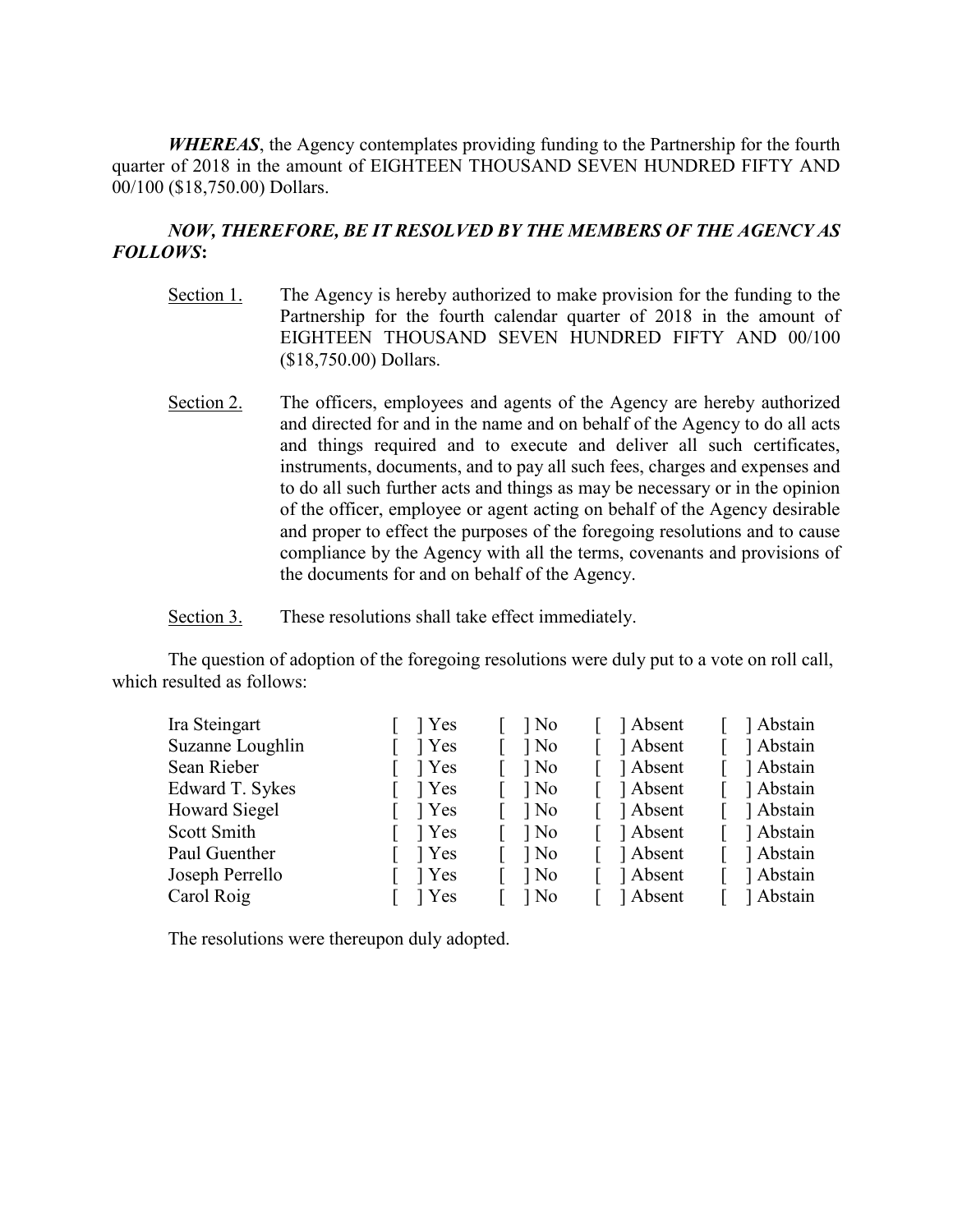#### STATE OF NEW YORK :

:ss.:

# COUNTY OF SULLIVAN :

I, the undersigned Secretary (Assistant) of the County of Sullivan Industrial Development Agency, DO HEREBY CERTIFY THAT:

- 1. I have compared the foregoing copy of a resolution of the County of Sullivan Industrial Development Agency ("Agency") with the original thereof on file in the office of the Agency, and that the same is a true and correct copy of such resolution and of the proceedings of the Agency in connection with such matter.
- 2. Such resolution was passed at a meeting of the Agency duly convened in public session on the 17th day of December, 2018 at 11:00 a.m. at the Sullivan County Government Center, 100 North Street, Village of Monticello, Sullivan County, New York, at which the following members were present:

|                      | <b>PRESENT</b> |  |  |
|----------------------|----------------|--|--|
| Ira Steingart        |                |  |  |
| Suzanne Loughlin     |                |  |  |
| Sean Rieber          |                |  |  |
| Edward T. Sykes      |                |  |  |
| <b>Howard Siegel</b> |                |  |  |
| Scott Smith          |                |  |  |
| Paul Guenther        |                |  |  |
| Joseph Perrello      |                |  |  |
| Carol Roig           |                |  |  |

3. The question of the adoption of the foregoing resolution was duly put to a vote on roll call which resulted as follows:

| Ira Steingart        | 1 Yes | $\log$ | 1 Absent   | 1 Abstain |
|----------------------|-------|--------|------------|-----------|
| Suzanne Loughlin     | 1 Yes | $\log$ | 1 Absent   | 1 Abstain |
| Sean Rieber          | 1 Yes | $\log$ | 1 Absent   | Abstain   |
| Edward T. Sykes      | 1 Yes | $\log$ | Absent     | Abstain   |
| <b>Howard Siegel</b> | 1 Yes | $\log$ | [ ] Absent | Abstain   |
| Scott Smith          | 1 Yes | $\log$ | [ ] Absent | Abstain   |
| Paul Guenther        | 1 Yes | $\log$ | [ ] Absent | Abstain   |
| Joseph Perrello      | 1 Yes | $\log$ | 1 Absent   | Abstain   |
| Carol Roig           | 1 Yes | $\log$ | Absent     | Abstain   |

and therefore, the resolution was declared duly adopted. 60376-023